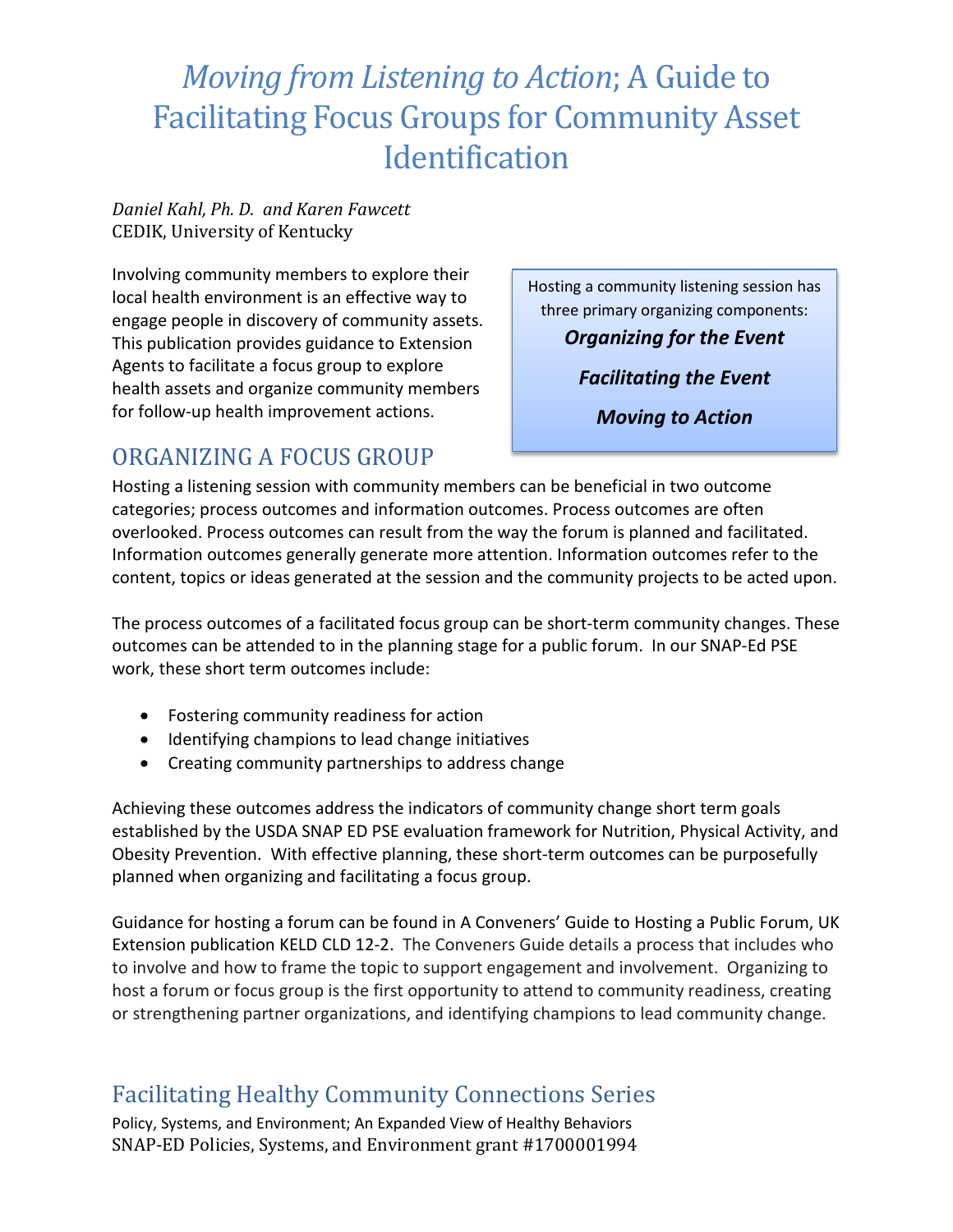The action steps and PSE change initiatives needed to improve access to health focused resources, programs, or activities identified during the facilitated event are the topical outcomes. As the facilitator of this event, your job is to "unearth" these ideas and support the group toward identifying appropriate actions. You will be in an important position to help participants organize action steps for medium and long-term change.

### FACILITATING A PSE FOCUS GROUP

A focus group is a guided discussion of a knowledgeable or interested group of people to gather information, attitudes and perceptions relating to the topic of focus. In a *PSE Listening to Action* session, the group discussion will result in identifying policy, systems or environmental issues related to community health. The group format resembles a group interview, with the benefit of allowing group participants to build off one another's comments and ideas. In this way, a *Moving from listening to action* group can provide more diverse feedback than interviews, and participants can learn from one another. A well-facilitated *PSE Moving from listening to action* group can foster a shared understanding of local assets and resources, can serve as a shared learning experience, and can help a group consider community level priorities and next steps.

#### Size of Group

To get maximum participation out of each person, focus groups are frequently kept small. Larger groups create a challenge to engage all participants meaningfully. Typically, 7-10 participants, plus the facilitator and recorder, constitute the group. Depending on the issues, types of participants to be included, scale of participation desired, and the time available, multiple focus groups can be conducted at different locations with different populations. Because the topic of health-related policy, systems, and environment is such a broad topic, it is recommended that focus group discussion topics are narrowed to be more specific. For example, in the counties where the UK SNAP-Ed project led discussions, the first round of focus groups identified community issues around food access, physical activity access and health services. Covering so many topics made it difficult to have deeper exploration of a single topic. Subsequent focus groups could be held on the topic of transportation, food systems mapping, community communications or other topics that surfaced as priorities at previous focus groups. The local planning team should discuss the merits of multiple *Moving from listening to action* groups. Keep in mind the diversity of situations and geography of county residents and

## Facilitating Healthy Community Connections Series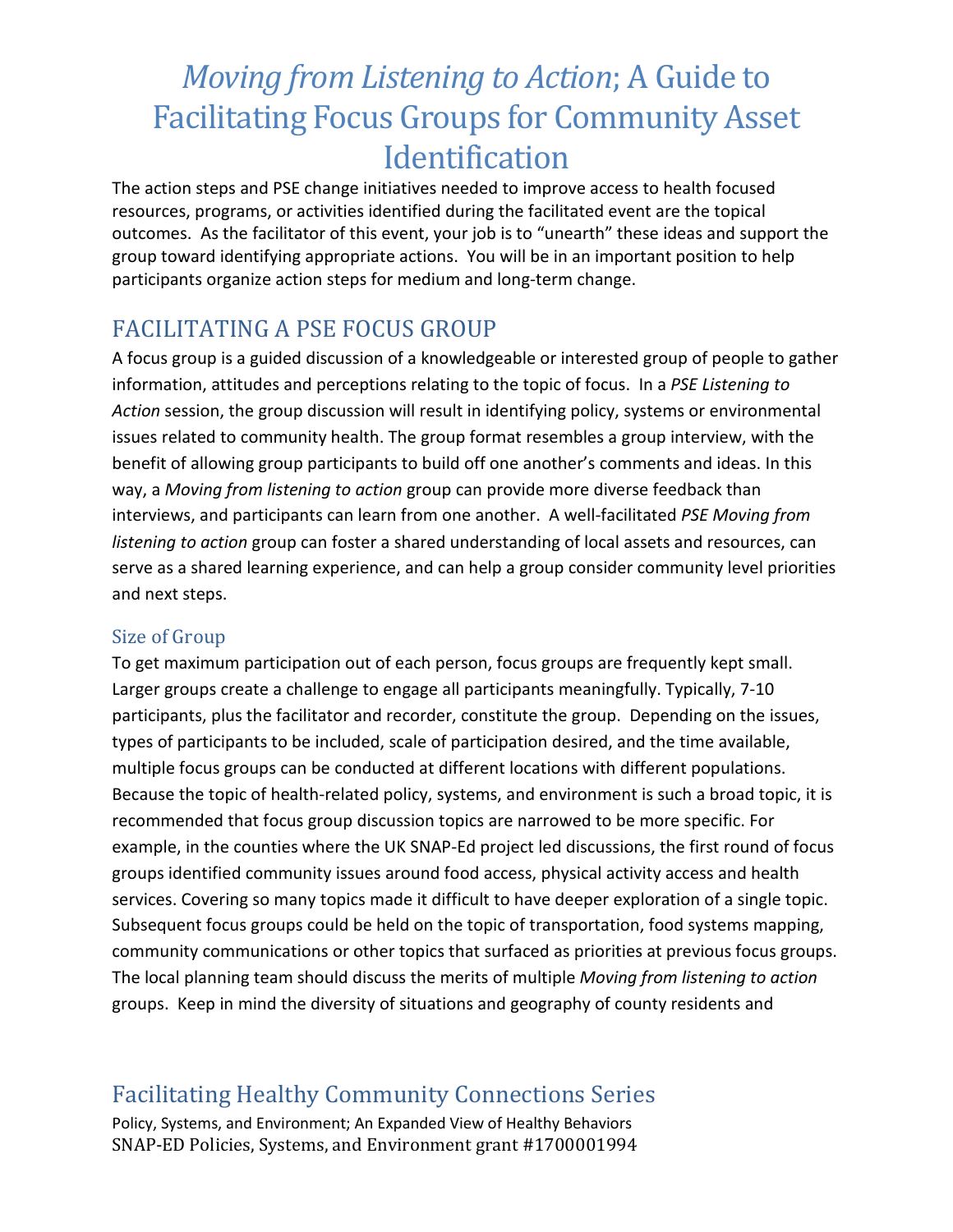remember that more people involved in community discovery may lead to more people taking action for improved health.

#### Preparing for the Session

Prior to the session, post a large sheet of paper on the wall as the focal point of the discussion. Organize chairs in the room so participants can see each other when they talk. A half circle works best. Draw a skeleton of what will be discussed (key topic areas) on the large sheet of paper on the wall. If you are going to discuss environmental health assets, you might draw a



tree as the note capturing framework (see Figure 1 example below). The wall chart will be a visual aid for recording information about the community, help to visualize the connections of a healthy community, and serve as a documentation of the conversation.

Having this key topic framework in advance will help you categorize types of assests as the group

identifies them. Record their answers in or around the topic box where it is most logical. Once assets are listed, ask additional questions to explore access and availability. Near the listing of the asset, inquire about the **policies** or rules that govern participation, and the **system** attributes (how it is communicated, when it is available, etc.) that influence access or participation. These might include the condition of available equipment, what groups have access, rules that support or hinder participation, and/or hours of operation or schedules.

#### Facilitating Healthy Community Connections Series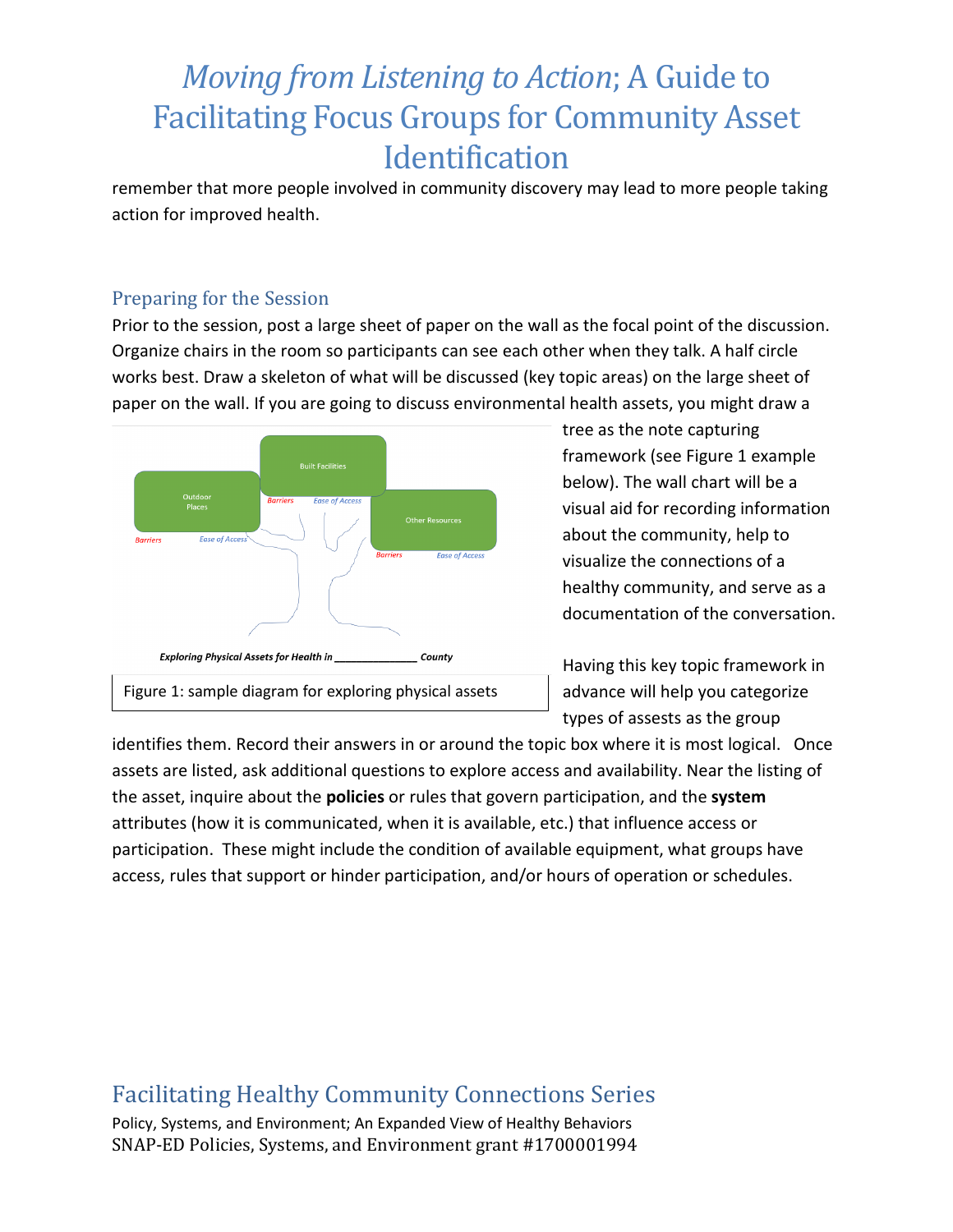#### Facilitating the Focus Group

With any public gathering, it is best to start with an introduction of yourself, the participants, and the reason you are gathered. In doing so, you will help clarify expectations, allow people to

start talking, and may be helping the participants to form new social connections. Try to establish a stress-free and open environment for the forum. Share with the participants the time allocated for the focus

#### **Anticipated Outcomes of a PSE Focus Group:**

- Gain a better understanding of the County's health resources
- Gain a better understanding of availability/access to health resources
- Consider ways to improve availability/access for community members
- Identify specific actions to improve access to health related programs and resources

group, and the anticipated outcomes of the focus group. The facilitation framework for the Discovery phase of the facilitation is included in this document to be used to guide your focus group conversation.

It is a good idea to have a partner when facilitiating. One facilitator asks questions and draws out the discussion while the second acts as a recorder of responses on flip chart paper.

### MOVING TO ACTION

After the Discovery phase of the focus group, move to the action planning phase. This phase is critical for effective focus group outcomes. Moving to action is the stage where the facilitator cements the discovery and knowledge gleaned from the focus group

discussion and assists the group to develop action plans.

Three key questions will drive the closing conversation:

*What (physical health resources) do we want to preserve?*

*What might be done to improve access to health related resources?*

*What doesn't exist that should? (to be created)*

In this stage, it is important to identify actions that are a shared priority. Therefore, this stage involves people using "sticky dots" to identify the topics of highest importance and actionable items. Give each member 2 (or 3)

## Facilitating Healthy Community Connections Series

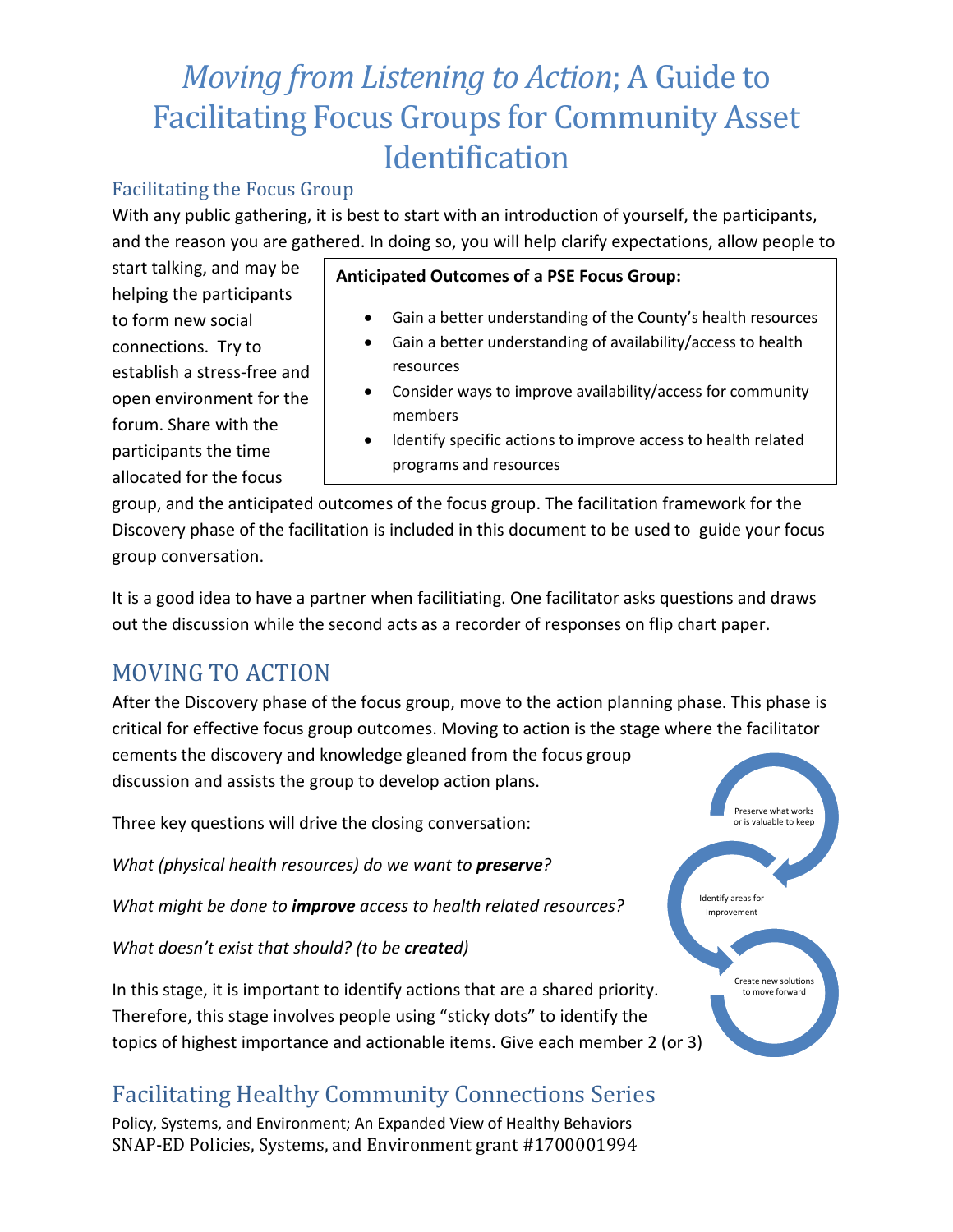dots of the same color that they can use to indicate action items they feel would have the greatest impact on health in their county. Allow them to stick the dots on the page by the ideas most important to them. Next, give participants one dot of another color. Ask them to place this dot on the idea they would like to address.

#### CLOSING THE FOCUS GROUP

In this time together, participants have had the opportunity to learn together about the health related physical environment in your community/county. Not only have participants discussed the current situation, they have also identified actions they feel will be most important to preserve or improve the health of community members. Close the focus group by asking them to complete a prepared evaluation (see appendix). You may also want to ask them to write on a piece of paper something they learned tonight and one thing they will do to improve the health of the community.

### Facilitating Healthy Community Connections Series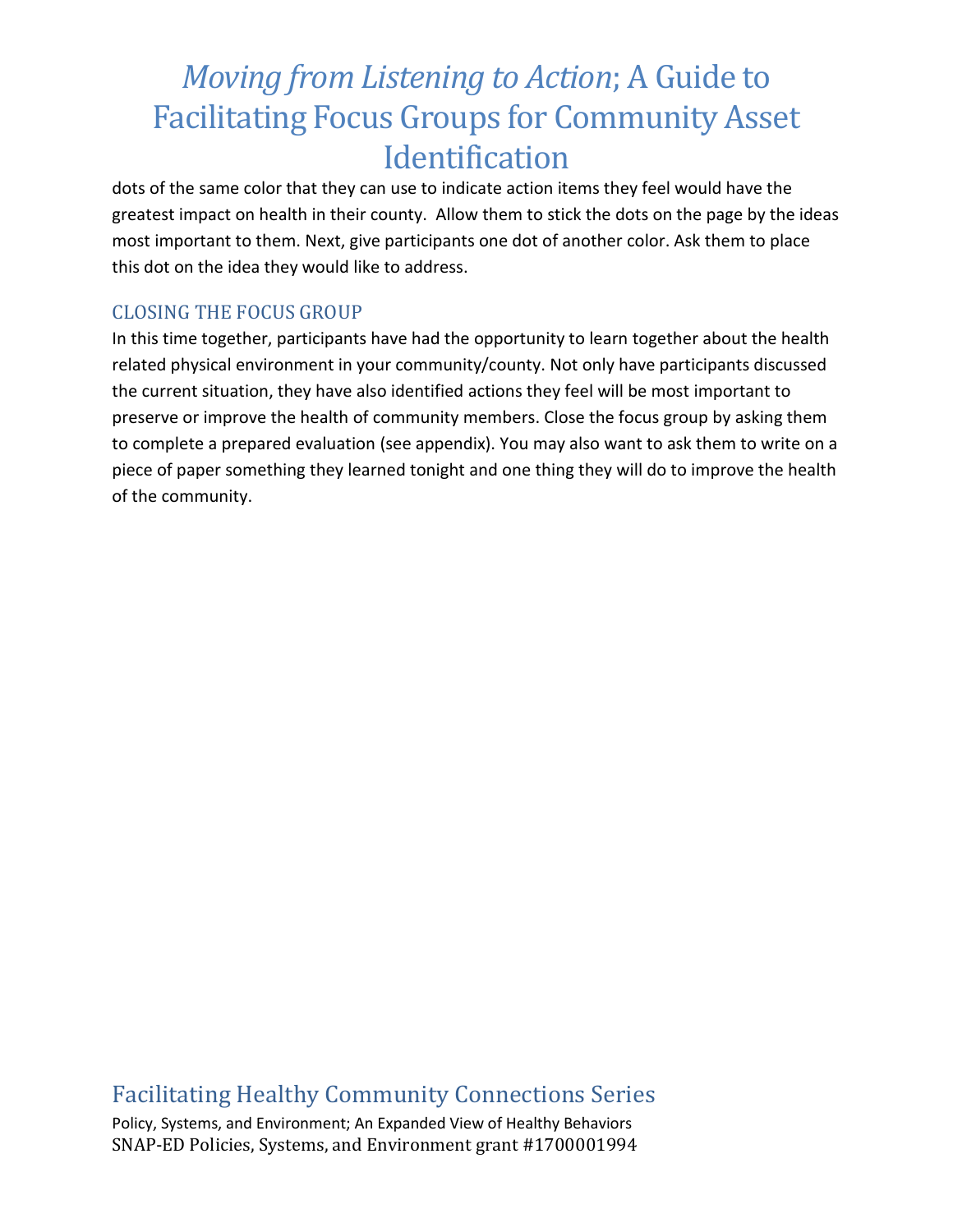#### Facilitation Guide: Community Exploration

The sample forum guide below details the flow of a focus group organized to explore the physical environment and access to health resources.

| <b>Description</b>                                                                                                                                                                                                                                                                             | <b>Sample Conversation Starters</b>                                                                                                                                                                                                                                                                                                                                                                                                                                                                   |
|------------------------------------------------------------------------------------------------------------------------------------------------------------------------------------------------------------------------------------------------------------------------------------------------|-------------------------------------------------------------------------------------------------------------------------------------------------------------------------------------------------------------------------------------------------------------------------------------------------------------------------------------------------------------------------------------------------------------------------------------------------------------------------------------------------------|
| <b>Opening comments:</b><br>Summarize the meeting is intended to learn<br>from them more about the places and<br>resources for local health.                                                                                                                                                   | Detail ground rules<br>Describe anticipated outcomes<br>Discuss rewards (if relevant)                                                                                                                                                                                                                                                                                                                                                                                                                 |
| Introduction/Check-in:<br>Allows participants to speak and establish<br>equality of participation in the group.                                                                                                                                                                                | Participants introduce themselves and:<br>Tell why health is important to your family and/or<br>community. (or)<br>Why is healthy food availability important to you?                                                                                                                                                                                                                                                                                                                                 |
| Transition: These questions take the<br>discussion from general to specific. At this<br>point, participants should be comfortable<br>sharing with each other and ready to move to<br>the key questions.<br>List the assets they mention on the mural you<br>have created.                      | As you think about our County:<br>What are some of the outdoor places people go to<br>exercise or be active?<br>What built facilities are available for health in our<br>county?<br>What programs exist that help residents be healthy?                                                                                                                                                                                                                                                               |
| Key questions: These may be 3-5 questions,<br>and are the heart of the focus group. They<br>will likely be the first planned questions and<br>will deserve thoughtful analysis. Because the<br>group has identified assets, the next step<br>may include: When is it available and to<br>whom? | Who uses it? As we think of these assets in our county,<br>who uses these resources? Facilitators need to<br>encourage specific ideas. Many times, participants will<br>say "everyone". Ask them to be as specific as possible.<br>Explore what works for people using it, and what does<br>not.<br>Who cannot use these programs or facilities?<br>What barriers exist? Seek factual reasons such as lack<br>of transportation, driving at night is difficult, lack of<br>time, dangerous road, etc. |
| <b>Summary questions:</b><br>There are three types of questions to recap<br>information raised in the focus group.<br>This is also an opportunity for clarification<br>and modifications of earlier comments.                                                                                  | Summary question: Following the<br>moderator/recorder's summary, ask participants to<br>summarize what they see as key issues or share the<br>most important discovery to them.<br>Given everything discussed, how might you<br>summarize your thoughts on<br>ייך<br>"Have we left anything out?"                                                                                                                                                                                                     |

Adapted from Morgan, D., Krueger, R. A., & Scannell, A. U. (1998). *Planning focus groups* (Vol. 2). Sage.

## Facilitating Healthy Community Connections Series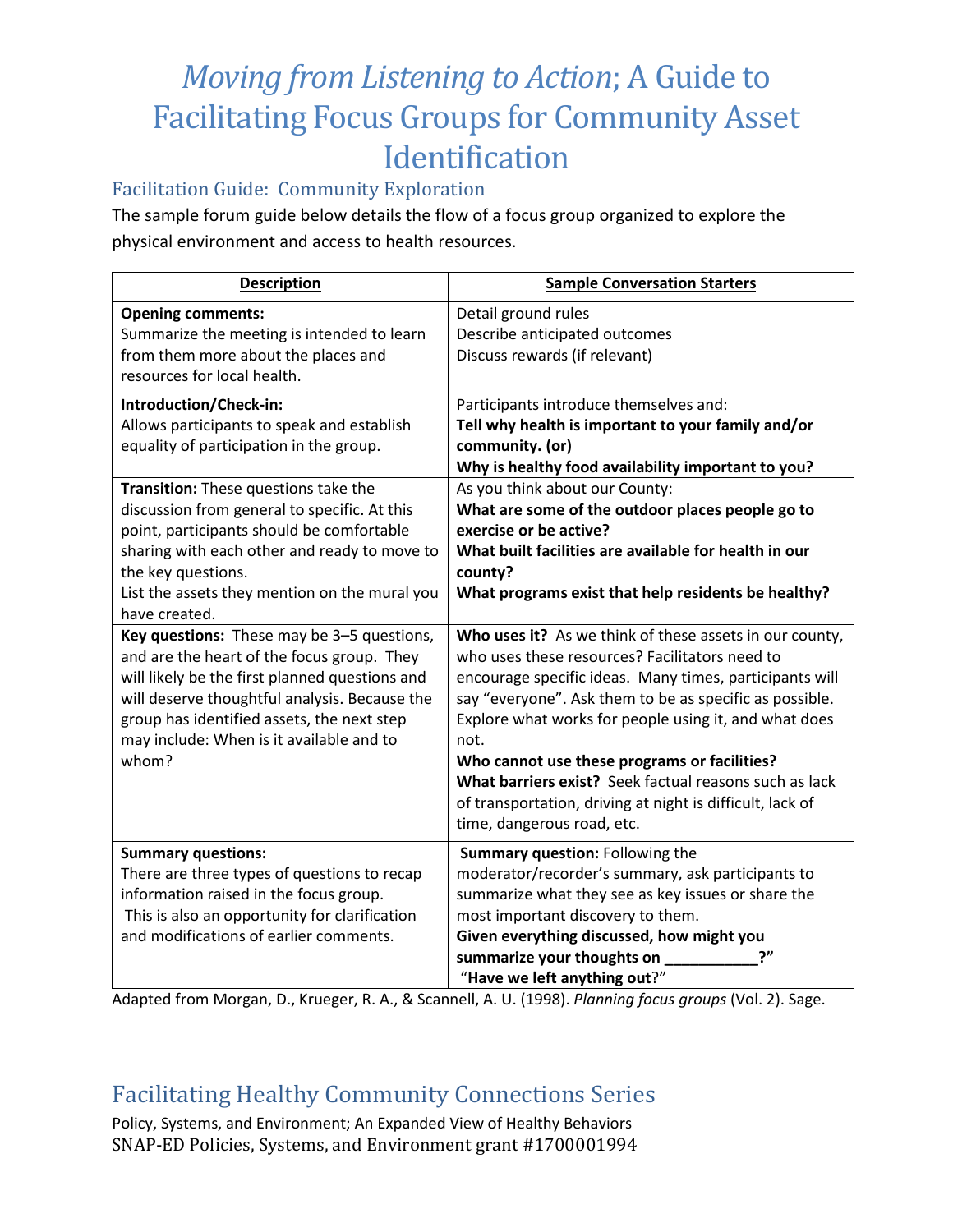#### Facilitation Guide: Moving to Action

| The questions below are designed to move the group                                                          |  |  |
|-------------------------------------------------------------------------------------------------------------|--|--|
|                                                                                                             |  |  |
|                                                                                                             |  |  |
|                                                                                                             |  |  |
|                                                                                                             |  |  |
|                                                                                                             |  |  |
|                                                                                                             |  |  |
| Given what we have discussed, what do you think is                                                          |  |  |
|                                                                                                             |  |  |
|                                                                                                             |  |  |
|                                                                                                             |  |  |
|                                                                                                             |  |  |
|                                                                                                             |  |  |
|                                                                                                             |  |  |
| What action would be required to improve the access                                                         |  |  |
|                                                                                                             |  |  |
| Follow by asking: Who has authority or decision-making                                                      |  |  |
|                                                                                                             |  |  |
|                                                                                                             |  |  |
| Considering what we have discussed, what should be                                                          |  |  |
|                                                                                                             |  |  |
|                                                                                                             |  |  |
|                                                                                                             |  |  |
| Follow by asking: Who has authority or decision-making                                                      |  |  |
|                                                                                                             |  |  |
|                                                                                                             |  |  |
|                                                                                                             |  |  |
| Given the ideas generated here, what ideas would you                                                        |  |  |
|                                                                                                             |  |  |
|                                                                                                             |  |  |
|                                                                                                             |  |  |
|                                                                                                             |  |  |
| would be willing to act on to improve the health access.                                                    |  |  |
|                                                                                                             |  |  |
|                                                                                                             |  |  |
| What organization or entity is best positioned to make                                                      |  |  |
|                                                                                                             |  |  |
|                                                                                                             |  |  |
|                                                                                                             |  |  |
| Looking at what we have identified, what is working<br>Use your second color dot to indicate the action you |  |  |

## Facilitating Healthy Community Connections Series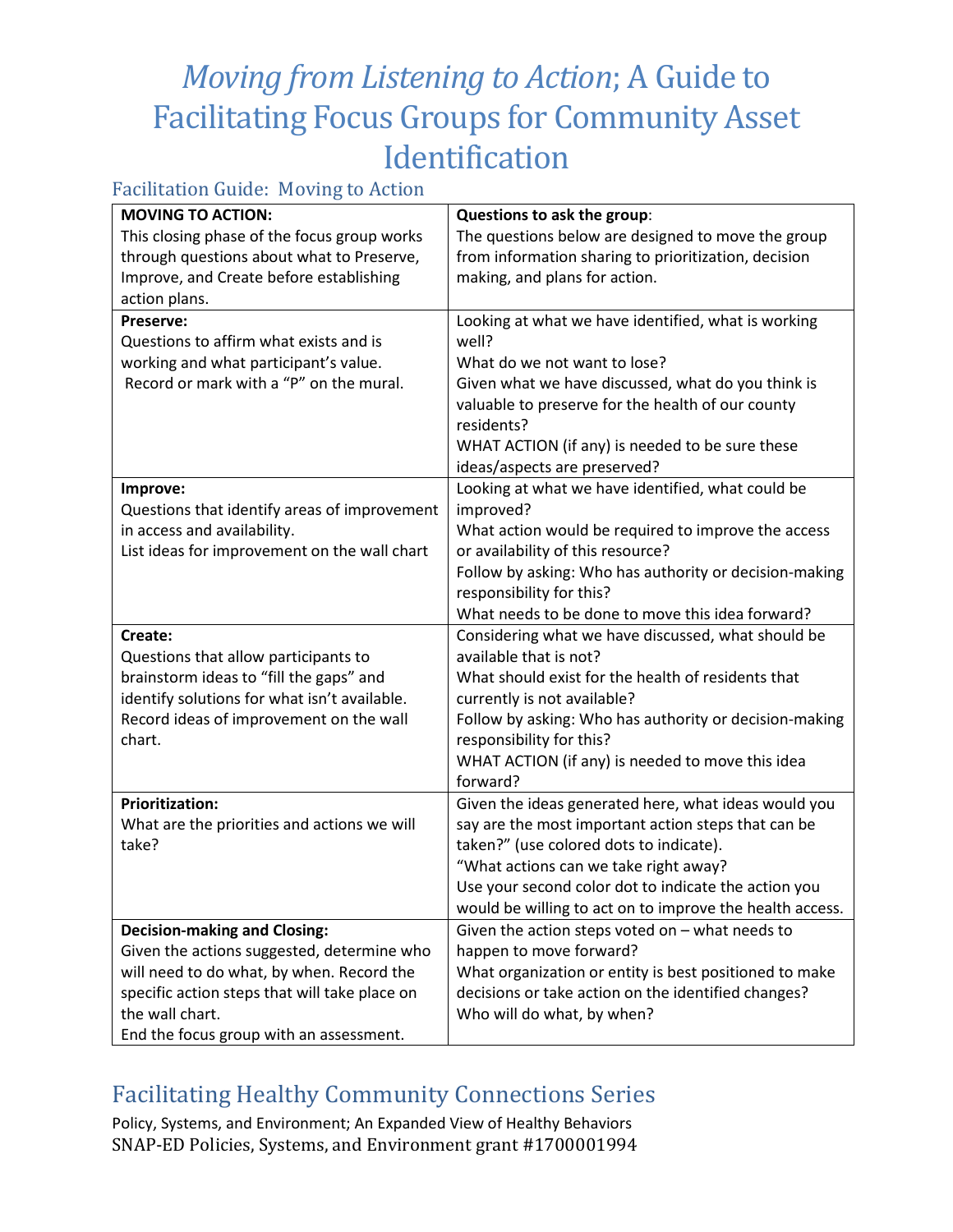### Evaluation Form

| County:              | Date:                                                                                                                                                               |                               |                   |                   |  |
|----------------------|---------------------------------------------------------------------------------------------------------------------------------------------------------------------|-------------------------------|-------------------|-------------------|--|
|                      | Please complete and Return before leaving the focus group presentation. Circle the answer that most<br>reflects how much you 'agree' with the following statements. |                               |                   |                   |  |
|                      | Creating the community "map" improved my awareness of community health resources.                                                                                   |                               |                   |                   |  |
| Strongly<br>disagree | Somewhat<br>disagree                                                                                                                                                | Neither agree<br>nor disagree | Somewhat<br>agree | Strongly<br>agree |  |
|                      | This focus group has improved my awareness of health-related assets in my community."                                                                               |                               |                   |                   |  |
| Strongly<br>disagree | Somewhat<br>disagree                                                                                                                                                | Neither agree<br>nor disagree | Somewhat<br>agree | Strongly<br>agree |  |
|                      | This focus group has improved my awareness of health-related barriers in my community                                                                               |                               |                   |                   |  |
| Strongly<br>disagree | Somewhat<br>disagree                                                                                                                                                | Neither agree<br>nor disagree | Somewhat<br>agree | Strongly<br>agree |  |
| community.           | This focus group exercise has helped me to understand policies and systems related to health in my                                                                  |                               |                   |                   |  |
| Strongly<br>disagree | Somewhat<br>disagree                                                                                                                                                | Neither agree<br>nor disagree | Somewhat<br>agree | Strongly<br>agree |  |
|                      | Did this focus group help Identifying individuals and organizations to lead change for our community?<br>Yes<br>Maybe                                               | No.                           |                   |                   |  |
|                      | Did this focus group result in new working teams or partnerships to address change?<br>Maybe<br>Yes                                                                 | No                            |                   |                   |  |
|                      | How did this focus group help you become involved for community improvement?                                                                                        |                               |                   |                   |  |
|                      |                                                                                                                                                                     |                               |                   |                   |  |
|                      | Are there other issues around this topic that need to be considered? If yes, what?                                                                                  |                               |                   |                   |  |

Yes Maybe No

## Facilitating Healthy Community Connections Series